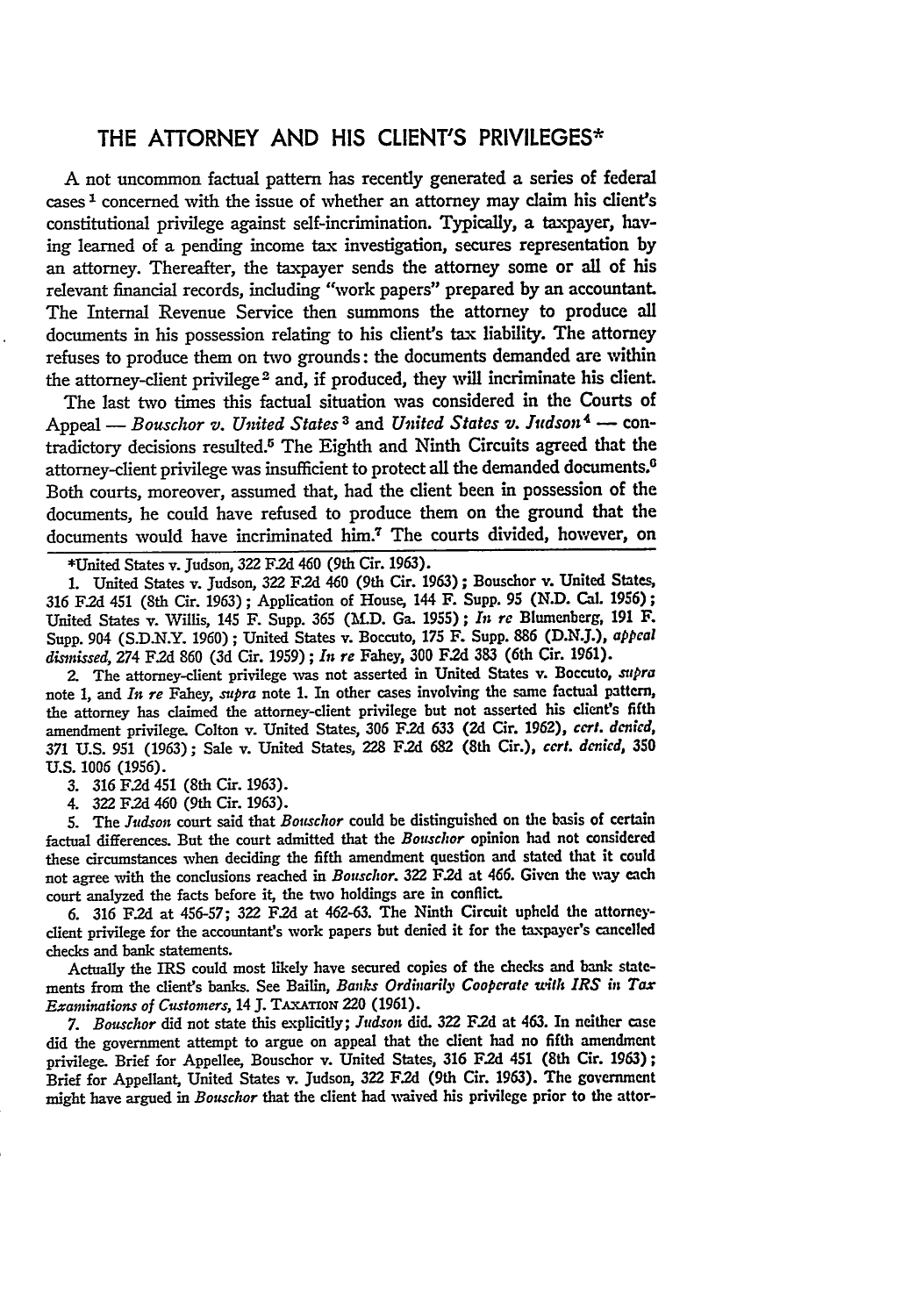the issue of whether the attorney could invoke his client's fifth amendment privilege.

The Eighth Circuit, in *Bouschor,* relied **<sup>8</sup>**upon the'Supreme Court's opinion in *Hale v. Henkel9*

The right of a person under the Fifth Amendment to refuse to incriminate himself is purely a personal privilege of the witness. It was never intended to permit him to plead the fact that some third person might be incriminated by his testimony, even though he were the agent of such person.<sup>10</sup>

Underlying this statement in *Hale* was the realization that to allow persons other than the one who might be incriminated to withhold information could cripple investigatory and prosecutory proceedings.

A privilege so extensive [one invocable by third parties] might be used to put a stop to the examination of every witness who was called upon to testify before the grand jury with regard to the doings or business of his principal  $\ldots$ <sup>11</sup>

The *Bouschor* court readily concluded that the *Hale* rule was controlling even where the claiming party was the attorney of the potentially incriminated party.<sup>12</sup> Nor was this application of *Hale* without precedent. Virtually every federal court that had considered the problem had held, on the authority of *Hale,* that an attorney cannot invoke his client's fifth amendment privilege.<sup>18</sup>

ney's receipt of the documents. See note **60** *infra.* The government might have argued **in** *Judson* that the cancelled checks and bank statements were "required records" (required by **INT.** REv. **CODE OF** 1954 § 6001 and 26 C.F.R. § 1.6001-1 (1961)] and therefore not within the client's fifth amendment privilege **by** virtue of the required records doctrine of Shapiro v. United States, **335** U.S. 1, **32-35** (1948). The applicability and scope of the *Shapiro* doctrine in the area of taxation has not yet been decided **by** the Supreme Court. See generally Meltzer, *Required Records, the McCarran Act, and the Privilege Againist Self-Incrimnhation,* 18 U. Cli. L. **REv.** 687 (1951); Note, 112 U. **PA.** L. REv. 394, 400-02 (1964).

- **8. 316 F2d** at 458.
- 9. 201 U.S. 43 (1906).

10. 201 U.S. at 69-70. This principle has been most recently affirmed by the Supreme Court in Rogers v. United States, 340 U.S. 367, *rehearing denied,* 341 **U.S.** 912 (1951): "a refusal to answer cannot be justified by a desire to protect others from punishment...." 340 U.S. at 371.

**11.** 201 U.S. at 70. In addition to this sound policy base, the *Hale* rule is a faithful reading of the language of the fifth amendment: "No person **...** shall be compelled in any criminal case to be a witness *against himself* **. . .** *."* **U.S.** ConsT., amend. V (emphasis added). The amendment does not grant a privilege against being compelled to **be** a wit ness *against another.*

12. **316** F.2d at 459. While *Hale* did not itself involve an attorney-client situation, *Hale* did say that there were cases holding that an attorney could not raise his client's fifth amendment privilege. 201 U.S. at 70.

**13.** Ziegler v. United States, 174 **F.2d** 439, 447 (9th Cir.), *cert. denied,* **338 U.S, 822** (1949); *In re* Brumbaugh, **62-2** U.S. Tax Cas. 1 9521 (S.D. Cal. 1962); United States v. Boccuto, **175** F. Supp. 886, 888 (D.N.J.), *appeal disnissed,* 274 **F.2d** 860 (3d Cir. 1959) **;** Remmer v. United States, **205** F.2d 277, **285** (9th Cir. 1953) (dictum), *vacated on other grounds, 347* U.S. **227** (1954), *re-affirmed,* 222 F.2d 720 (1955), *vacated on other grounds,*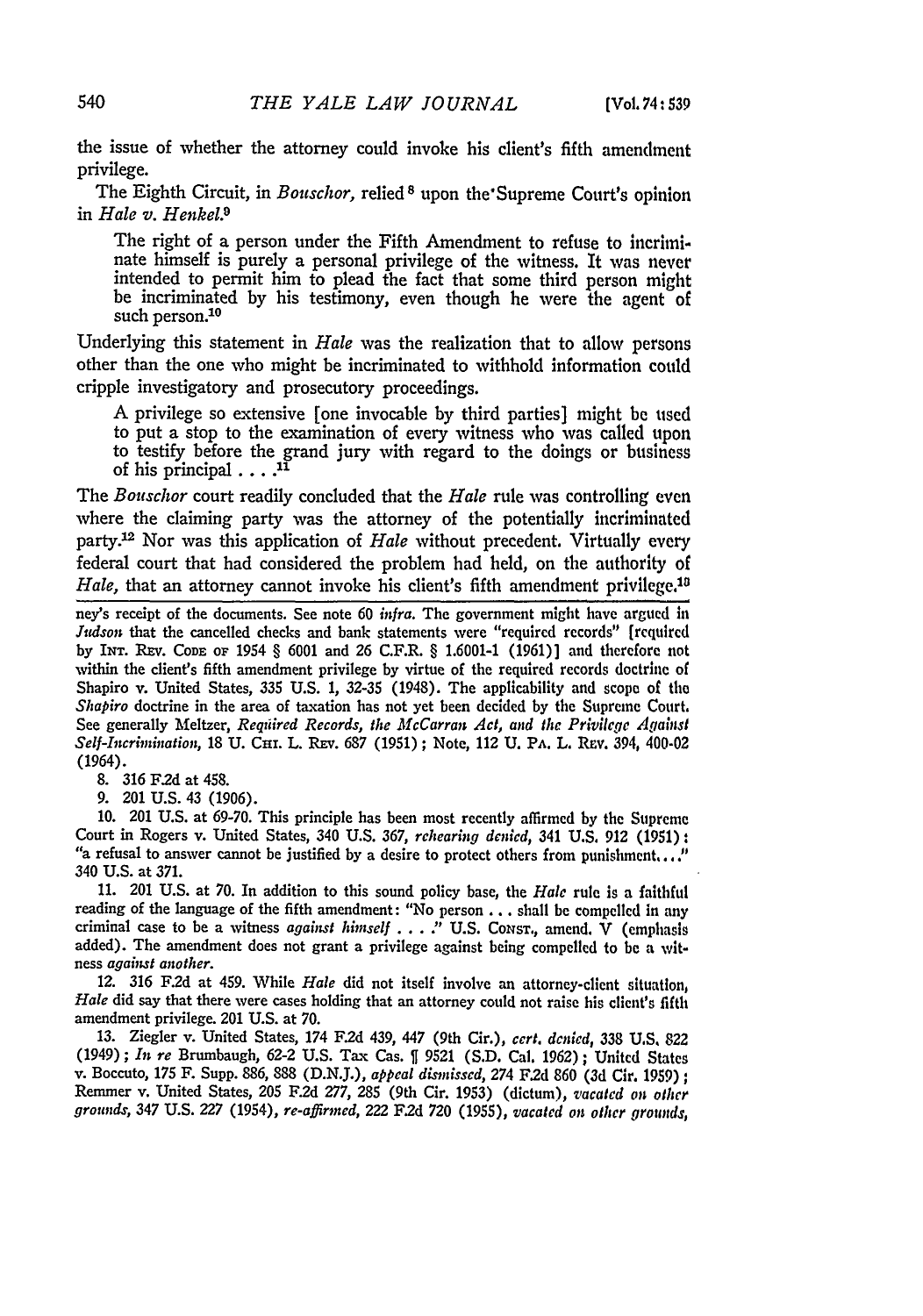But the *Bouscher* result presents every client with a set of unsatisfactory choices. He can choose to withhold all incriminating documents from his attorney and suffer a resultant decrease in the effectiveness of his attorney's services. Or, he can give the documents to his attorney, accept the consequent inconvenience and inefficiency of having to remain in his attorney's presence whenever he is working with the documents or using them at hearings, and thereby preserve his fifth amendment privilege. Or, the client can give the documents to the attorney, not follow him around, and abandon his fifth amendment privilege entirely.

Recognizing the client's predicament, the Ninth Circuit, in *Judson,* repudiated the *Bouschor* result.<sup>14</sup> The *Judson* court refused to accept the anomaly that

the taxpayer walked into his attorney's office unquestionably shielded with the Amendment's protection and walked out with something less. . . . The taxpayer's only recourse would be... marathon footwork....<sup>15</sup>

To free the client from his dilemma, the *Judson* court held, as a matter of constitutional law, that an attorney can invoke his client's fifth amendment privilege:

[T]he inherent power thus to compel indirectly an individual's [the client's] self-incrimination is curbed by the Fifth Amendment as effectively as the power to compel the same result directly.<sup>10</sup>

The *Judson* result **-** which eliminates the client's dilemma by allowing the documents to remain privileged in the hands of the attorney - seems eminently sensible. But the constitutional rationale utilized by the *Judson* court to support that result is quite unsatisfactory.

The *Judson* court had to avoid the force of a great deal of case law; its attempts to do so, however, are unconvincing. The court tried to by-pass Hale v. Henkel<sup>17</sup> by classifying it as merely one in a line of cases that developed the doctrine that a corporation has no fifth amendment privilege.<sup>18</sup>

**350 U.S.** *377* (1956); United States v. Willis, 145 F. Supp. 365, **368 (M.D.** Ga. **1955)** (dictum); Sears Roebuck & Co. v. American Plumbing & Supply Co, 19 F.R.D. 334, 340-41 (E.D. Wis. 1956) (dictum); *In re* Fahey, **300 F.2d** 383, 385 (6th Cir. 1961). The Sixth Circuit has more recently followed the holdings of *Fahey and Bouichor* in United States v. Goldfarb, **328 F.2d 280,** 282 (6th Cir.), *cert. denied,* **377 U.S. 976** (1964). *Contra,* Application of House, 144 F. Supp. **95 (N.D.** Cal. **1956);** Colton v. United States, **306 F.2d 633, 639 (2d** Cir. **1962)** (dictum), *cert. denied,* 371 **U.S. 951 (1963).**

14. **322 F.2d** at 466.

**15.** *Ibid.*

**16. 322 F.2d** at 468.

17. 201 U.S. 43 (1906). See text at notes 8-13 *supra.*

**18.** 322 **F.2d** at 463-64. The *Judson* court reached this conclusion **by** grouping *Hale* with United States v. White, 322 **U.S.** 694 (1944), and then focusing its attention on the latter case. This grouping of *Hale and White* is inaccurate. In *White,* X sought to withhold documents which incriminated X himself; in *Hale,* X sought to withhold documents which incriminated Y. In *Hale* the Court said X could not protect Y, and stopped right there **-** never reaching the issue of the nature of the documents and the character of X's possession, which were the main concerns of the *White* case and the ones upon which Judson focused.

**1965]**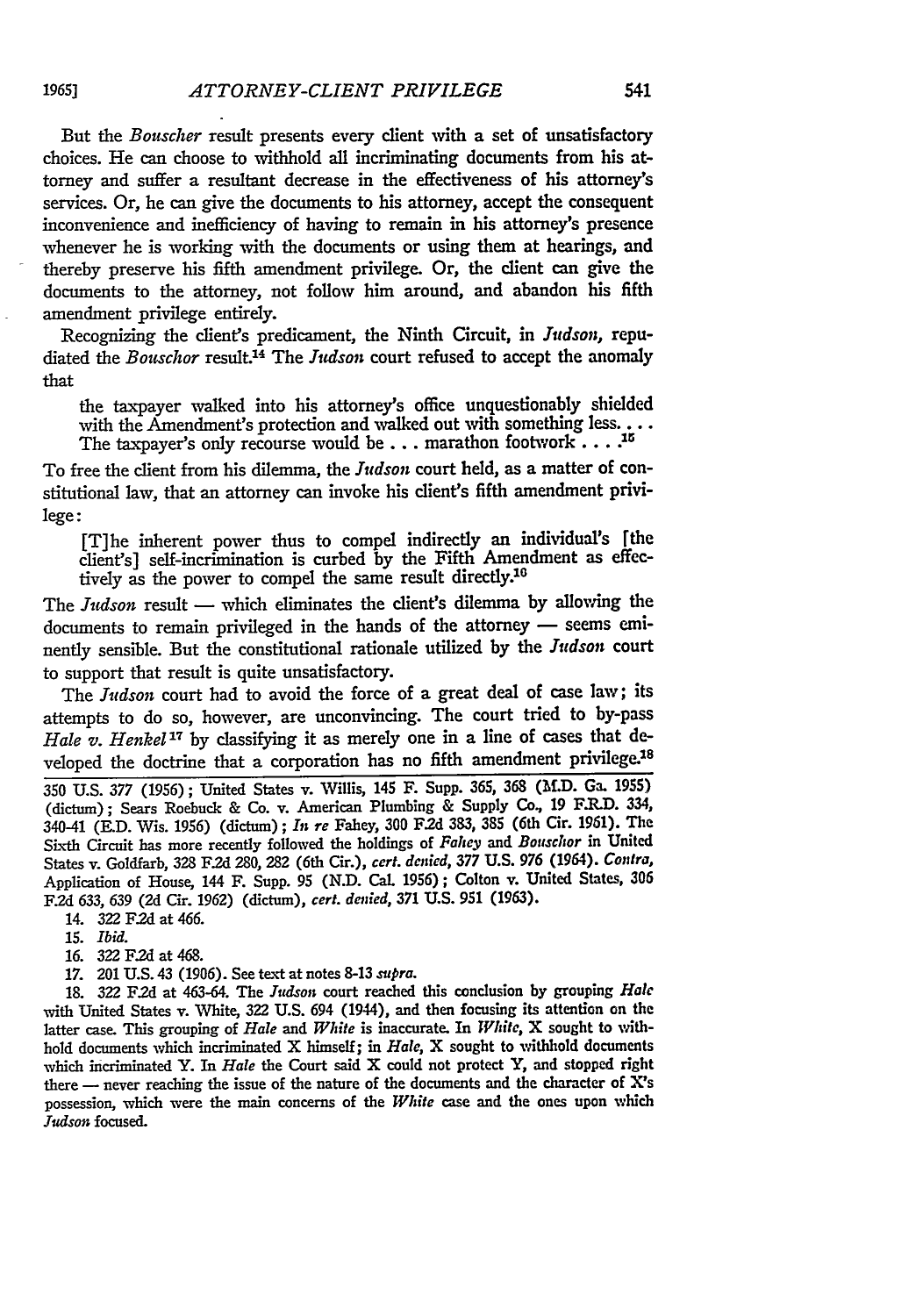But this interpretation of *Hale* is not a fair reading of the case. The *Hale* decision specifically stated that its holding that a witness cannot invoke the fifth amendment privilege of a third party was independent of the fact that the third party happened to be a corporation.<sup>19</sup> The Ninth Circuit's treatment of the lower federal court cases 20 is no more satisfactory than its attempt to evade *Hale.* The bulk of these cases held not only that the attorney could not invoke his client's fifth amendment privilege, but also that the client had no privilege.21 *Judson* seized on this fact and attempted to distinguish the cases by asserting that their statements about the attorney's inability to invoke his client's privilege were not "essential to the results reached therein."<sup>22</sup> An explicit holding, however, is not reduced to dicta merely because there is a second holding in the same case which could equally well have justified the result. Any labelling of either holding as non-essential is an arbitrary choice **;23**

201 U.S. at 69-70 (emphasis added).

Furthermore, the *Hale* principle has been applied **by** the Supreme Court where the one whom the third party sought to protect was in fact a person and not a corporation. Rogers v. United States, 340 U.S. 367, *371, rehearing denied,* 341 U.S. 912 (1951).

20. 322 F.2d at 464-66. These cases are cited in note 13 *supra.*

21. In three cases some defect in the possession of the documents **by** the attorney or the client was held to have invalidated the client's fifth amendment privilege. *In re* Fahey, **300 F.2d** 383, **385** (6th Cir. 1961); Remmer v. United States, **205** F.2d **277, 285** (9th Cir. 1953), *vacated on other grounds,* 347 U.S. **227** (1954), *reaffirmed, 222* F.2d **720** (1955), *vacated on other grounds,* 350 U.S. 377 (1956) ; United States v. Boccuto, 175 F. Supp. 886, 889-90 (D.N.J.), *appeal dismissed,* 274 F.2d **860** (3d Cir. 1959). See also note 64 *infra.* In one case the client was held to have waived his privilege **by** taking the witness stand regarding the documents sought. Ziegler v. United States, 174 F.2d 439, 446 (9th Cir.), *cert. denied,* **338** U.S. 822 (1949). And in another case the court held that the documents sought fell within the required records exception to the privilege against self-incrimination. United States v. Willis, 145 F. Supp. 365, 368-69 (M.D. Ga. 1955). See also note 7 *supra.*

In addition, the *Judson* court evaded Sears Roebuck & Co. v. American Plumbing Supply Co., 19 F.R.D. 334 (E.D. Wis. 1956), **by** pointing out that the attorney asserting the privileges was not in fact the attorney of the privilege holder. **322** F.2d at 465. However, the *Sears Roebuck* court said the result would be no different even if the privilege asserter had been the privilege holder's attorney. 19 F.R.D. at 341. Finally, the *ludson* majority simply ignored *In re* Brumbaugh, **62-2** U.S. Tax Cas. 1 9521 (S.D. Cal. 1962), which was cited both in the dissent, **322** F.2d at *471-72,* and in the government's brief. Brief for Appellant, pp. 16, 22, United States v. Judson, 322 F.2d 460 (9th Cir. 1963).

22. **322 F.2d** at 464.

**23.** The *Hale* case shows that neither order of decision is logically compelled; before asking whether the corporation had a fifth amendment privilege, the court held that a third party could not invoke that privilege. See note 19 *supra.*

**<sup>19.</sup> A** privilege so extensive [one invocable by third parties] might be used to put a stop to the examination of every witness who was called upon to testify before the grand jury with regard to the doings or business of his principal, *whether such principal were an individual or a corporation. The question whether a corporation is a 'person" within the meaning of this Amendment really does not arise* **....** The Amendment is limited to a person who shall be compelled in any criminal case to be a witness against *himself, and if he cannot set up the privilege of a third person, he certainly cannot set up the privilege of a corporation.*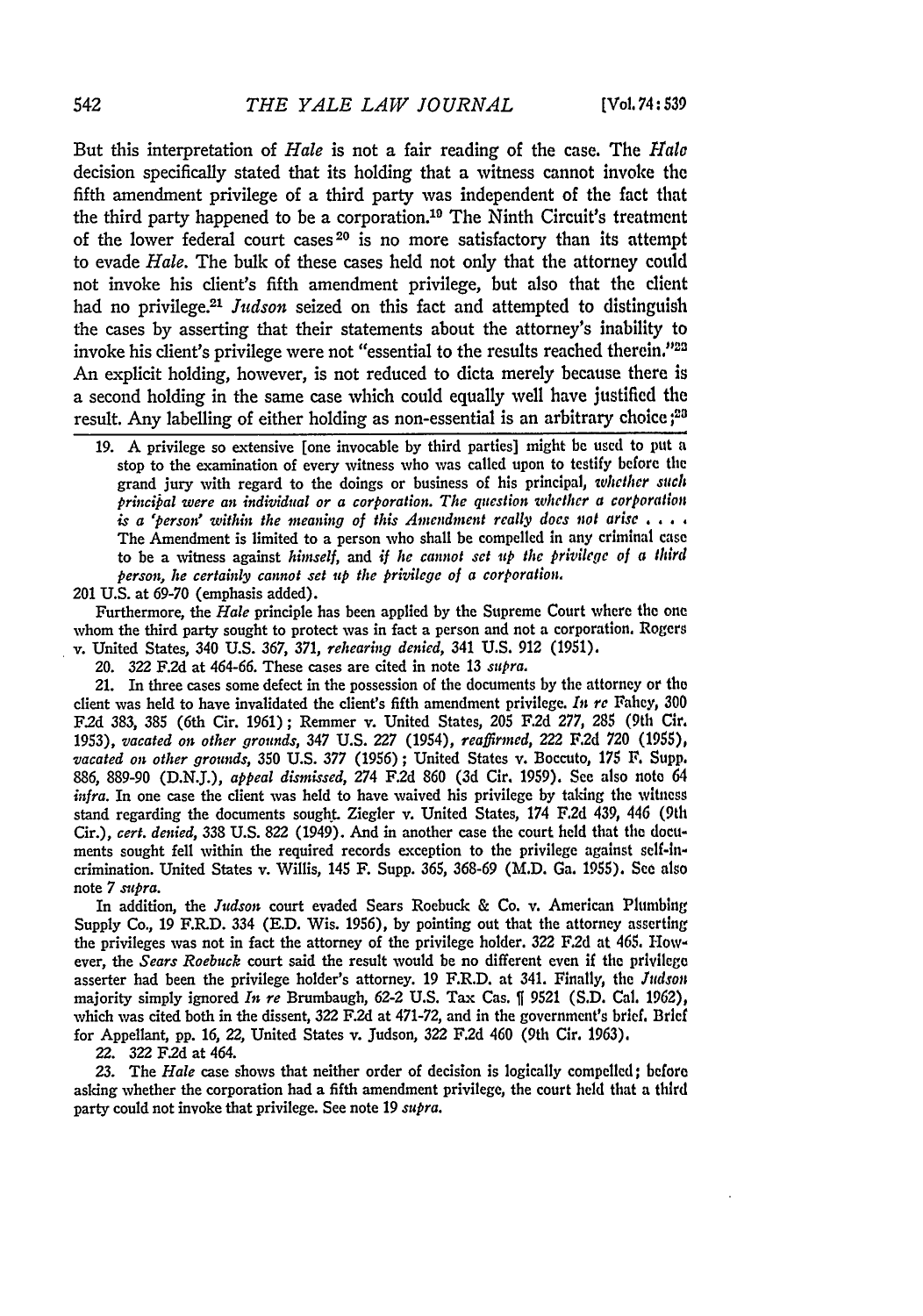the *Judson* technique could just as easily be used to reach the opposite conclusion - that the statements concerning the existence of the client's **privi**lege were non-essential.<sup>24</sup>

Furthermore, the *Judson* decision failed to explain adequately in terms of fifth amendment policy why the client's privilege should be extended to his attorney and not to his other agents. If the purpose of the fifth amendment is to protect the incriminated person (the client) from torture or more subtle kinds of abusive questioning, then there is no reason to allow the attorney to withhold his client's incriminating documents. On the other hand, if the purpose of the fifth amendment is to guarantee a "fair fight" between the government and the individual or, as suggested in *Judson*,<sup>25</sup> to force the prosecutor to search for "independent evidence," then there may be an argument for extending the client's privilege to his attorney on the theory that the attorney plays an integral role in the client's "fight" against the government. But many of the client's agents may be important participants in his defense **-** for example, an accountant may bear the major burden in the defense of a tax evasion case. Distinguishing on the basis of fifth amendment policy between an attorney and other agents of the client would be a difficult, if not impossible, task. If such a distinction cannot be made, either *Hale's* holding that agents cannot invoke the fifth amendment privilege of their principals 26 must be overruled, or a purely arbitrary exception to *Hale* must be made.

Finally, the *Judson* court did not consider thoroughly the availability of nonconstitutional rationales for its decision. If such alternative rationales exist, the *Judson* decision may be criticized for failing to avoid the constitutional issue raised by the attorney's claim of his client's fifth amendment privilege. The doctrine of avoidance of unnecessary constitutional issues is designed to prevent a court from making important and delicate constitutional adjudications until the experience and knowledge necessary for wellinformed, considered decisions have been accumulated. A constitutional decision is the least flexible kind of decision that can be made; it cannot be changed by a legislature and is not readily modified or overruled by a court. The force of the avoidance doctrine seems amply demonstrated by the *Judson* case. The Ninth Circuit's use of a constitutional theory raises a number of problems the impact and difficulty of which are not reflected in the holding and reasoning of the opinion. Can an attorney withhold documents incriminating his client if they are received from a third party who could not himself

*<sup>24.</sup> Judson* has not been followed **by** any court, even though its result seems quite sensi'ble. It was distinguished in a different fact situation in State v. Olwell, 394 **P2d 631** (Wash. 1964). On the other hand, law review comment has been favorable. **See,** *e.g,* Note, 1964 Dux L.J. **362,** 366-68; Note, 49 IowA L. REv. *967, 976* (1964) **;** Note, 42 **TEXAs** L REV. 553, 557 (1964); Note, 38 TUL. L. REV. 206, 207 (1963).

**<sup>25. 322</sup> F2d** at 466.

**<sup>26.</sup>** 201 U.S. at **69-70.**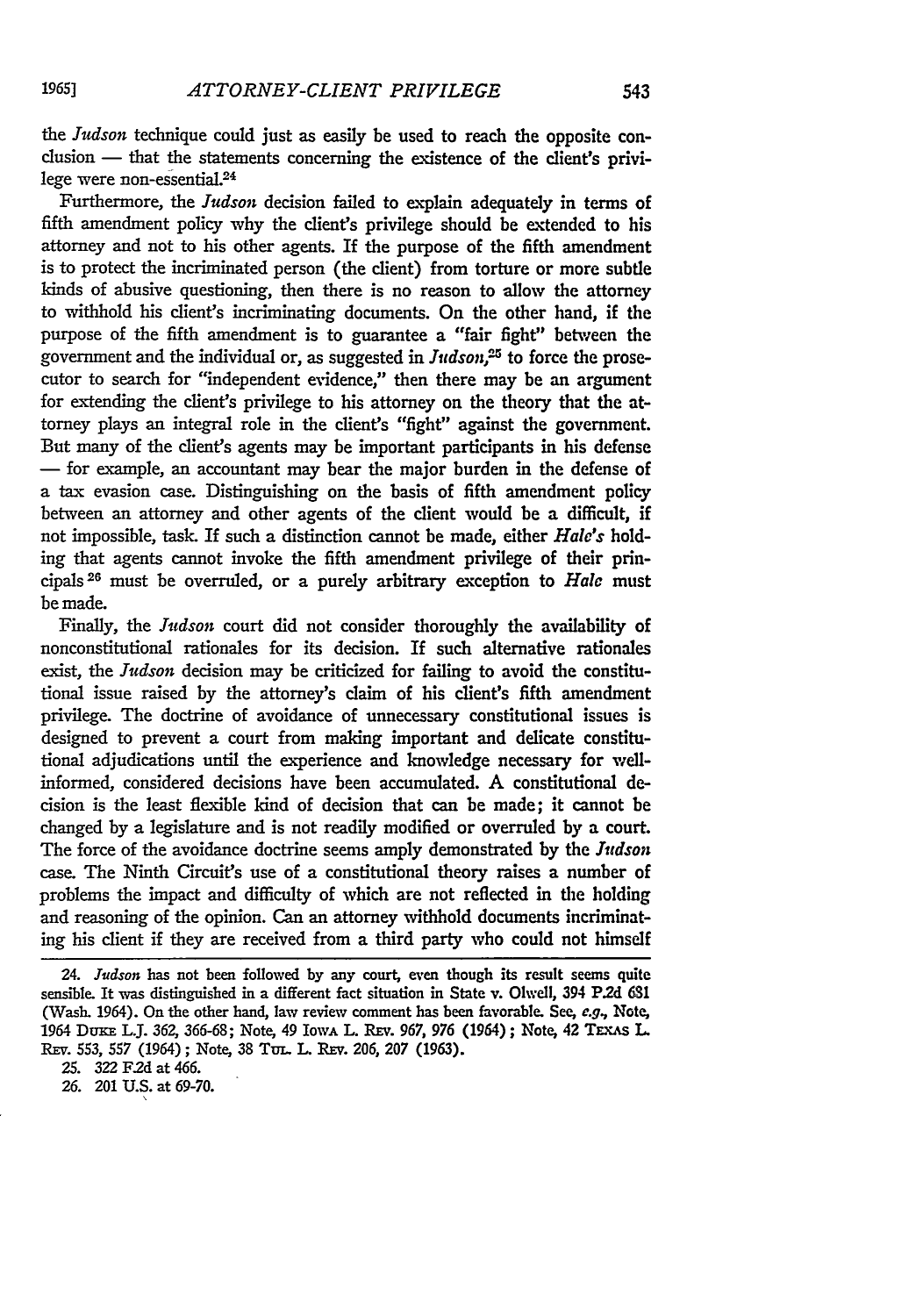have withheld them **?27** Can an attorney withhold documents incriminating his client if he has received them outside the attorney-client relationship $2^{28}$ Can an attorney refuse to answer questions regarding the nature of his services for the client if the answers incriminate the client?<sup>20</sup> Besides the problem of the circumstances under which an attorney can invoke his client's privilege, $^{50}$ further questions arise. If the attorney can invoke his client's fifth amendment privilege, can he also waive it **by** producing the demanded documents even though the client protests? Must the attorney prove actual authorization from his principal before claiming the principal's privilege **?31** Can the client, when questioned at trial, answer that not he, but his attorney, invoked the privilege and thereby avoid the damaging inferences frequently drawn from a claim of the privilege **?32**

This thicket of constitutional questions might have been avoided had the *Judson* court sought an alternative basis for its holding. Underlying the predicament created by the *Bouschor* decision and the constitutional reaction of *Judson* to it is the problem of the effectiveness of the attorney-client relationship. Indeed, in *Judson* the Ninth Circuit explicitly acknowledged its concern for this relationship.

*No other "third party," nor "agent," nor "representative" stands in such a unique relationship between the accused and the judicial process as does his attorney....* The attorney and his client are so identical with respect to the function of evidence and to the proceedings which call for its protection that any distinction is mere sophistry.<sup>33</sup>

**27.** As long as the third party held the documents, the client could not prevent their production. **"A** party is privileged from producing the evidence but not from its production!' Johnson v. United States, **228 U.S.** 457, 458 **(1913).**

**28.** See, *e.g.,* Grant v. United States, 227 **U.S.** 74 (1913) (package of client's incriminating documents remaining unopened in attorney's safe).

**29.** See, *e.g.,* United States v. Goldfarb, **328** F2d **280** (6th Cir.), *cert. denied,* 84 Sup. Ct. 1883 (1964).

**30.** The *Judson* decision contains little in the way of qualification which might restrict its application to the facts before the court. The only prerequisite to the attorney's right to raise his client's fifth amendment privilege — "if the client himself could have successfully raised it" (322 F.2d at 467) — really says nothing. Anytime an attorney possesses a document or information which incriminates his client, it is **by** definition true that the client could have withheld it **-** if he had possessed it. Factual questions, such as whether or not the client ever did *in fact* possess the document or information and how and from whom the attorney did *in fact* receive the document or information, were not explicitly considered in *Judson*.

31. The *Judson* court stated that the attorney would be presumed to know his client's desires, but it also noted that there was ample evidence that the client did desire the attorney to invoke his privilege. **322 F2d** at 467. Yet surely the court did not mean to require such evidence in every case; for to do so would be to put the client right back in *the Bouschor* predicament.

**32.** Furthermore, a prior claim of the fifth amendment may **be** used to impeach a witness whose later answers are inconsistent with that claim. In Grunewald **v,** United States, **353 U.S. 391,** 415-24 **(1957),** evidence that the witness had claimed the privilege was inadmissible, but it was pointed out that had his later answers been inconsistent with that claim, the evidence would have been admissible.

**33. 322 F.2d** at 467 (emphasis added).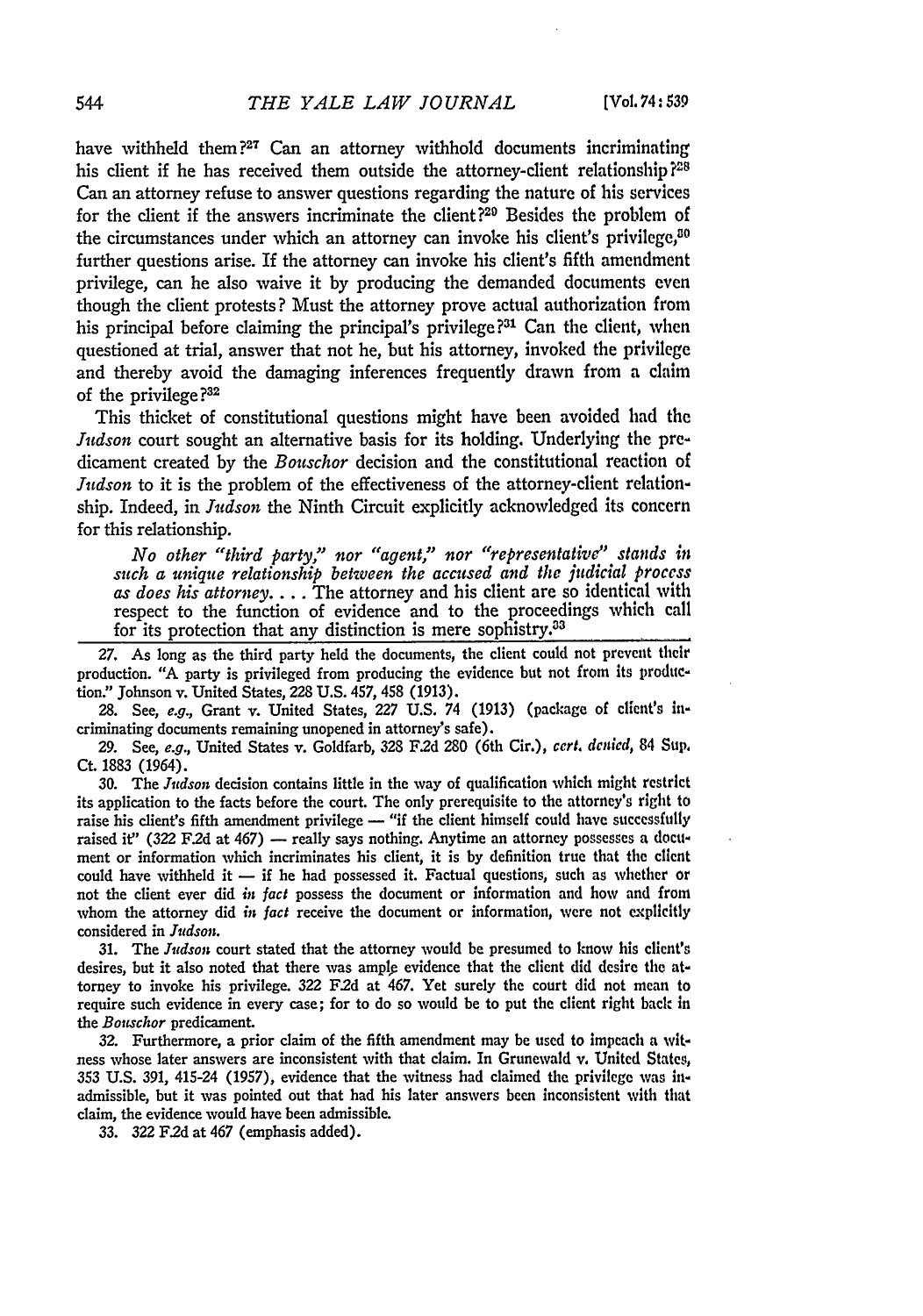If the concern in *Judson* is the attorney-client relationship, then the court might have looked to the attorney-client privilege for a nonconstitutional rationale for its result.<sup>34</sup> This privilege is a particularly appropriate source of law in the *Judson* situation because it is the long established common la, doctrine designed to deal with precisely the problem of what special considerations the law ought to accord the unique relationship between attorney and client. The fifth amendment, on the other hand, is a broadly drawn constitutional privilege which is not especially geared to the peculiarities of the attorney-client relationship.

The attorney-client privilege was developed at common law <sup>35</sup> for the purpose of encouraging full disclosure by the client to his attorney.<sup>36</sup> The privilege protects the attorney from having to disclose confidential communications made by his client in the course of seeking legal advice. $37$  The courts exclude from the privilege the following kinds of communications because they are not required by its purpose: communications not made in the course of a professional attorney-client relationship, communications not made in

34. Or, for a more appropriate constitutional rationale, the *Judson* court might have looked to sixth amendment "right to counseL" An argument for protecting the relationship might begin with Coplon v. United States, **191** F.2d 749 **(D.C.** Cir. 1951), *cert. denmied, 342* **U.S.** *926* (1952), and cases cited therein, holding that the sixth amendment guarantees the right of "private consultation" with an attorney.

**35.** In many states the privilege has been embodied in statutes; however, these statutes have generally been interpreted as merely giving statutory recognition to the common law privilege. **8** WiGmop.E, **EvrDENcE** § **2292;** (McNaughton rev. ed. **1961)** [hereinafter cited as WiGo OE] **;** Note, **56** Nw. U.L. REv. 235, 240-41 (1961). There seems to **be** some question whether the attorney-client privilege applicable in federal courts is one of state law or federal law. Compare Baird v. Koerner, 279 F.2d **623** (9th Cir. **1960),** *with* Colton v. United States, **306** F.2d **633** (2d Cir. 1962), *cert. denied,* **371 U.S. 951 (1963). See** generally Annot., **95 A.L.R.2d 320** (1964); Louisell, *Confldentlialilty, Conformity ard* Confision: *Privileges in Federal Court Today,* **31** TuL. L. **REv. 101** (1956).

**36.** The rule which places the seal of secrecy upon communications between client and attorney is founded upon the necessity, in the interest and administration of justice, of the aid of persons having knowledge **of** the law and skilled in its practice, which assistance can only be safely and readily availed of when free from the consequences or the apprehension of disclosure.

Hunt v. Blackburn, **128 U.S.** 464, 470 **(1888),** *decree made absolute,* **131 U.S.** 403 **(1889).** See generally 8 WIGMORE § 2291; MODEL CODE OF EVIDENCE, rule 210, comment a (1942). Although the encouragement of full disclosure is clearly the majority view of the policy of the privilege, it has been questioned whether the privilege really promotes this policy. See, e.g., Radin, *The Privilege of Confidential Communication Between Lawyer and Client,* **16 CAIn.** L. **REv. 487,** 491-92 **(1928).** Other purposes for the privilege have been suggested. Gardner, *A Re-evaluation of the Attorney-Client Privilege (pts. 1-2)*, 8 VII.L. L. REv. 279, 308, 316, 511-19 (1963) (regard for human dignity and inviolate personality) **;** McCoascx, **LAw** oF EvIDENCE **182** (1954) (deference to strong sentiment of loyalty attached to attorney-client relationship); Radin, *supra* at 492-97 (protection of attorney's professional duty of fidelity to client). In the early history of the privilege its purpose seems to have been to protect the attorney's oath and honor. 8 WIGMORE § 2290.

37. See generally **8** WIGMORE §§ 2294-2329. The privilege also protects the client from having to disclose confidential communications from his attorney.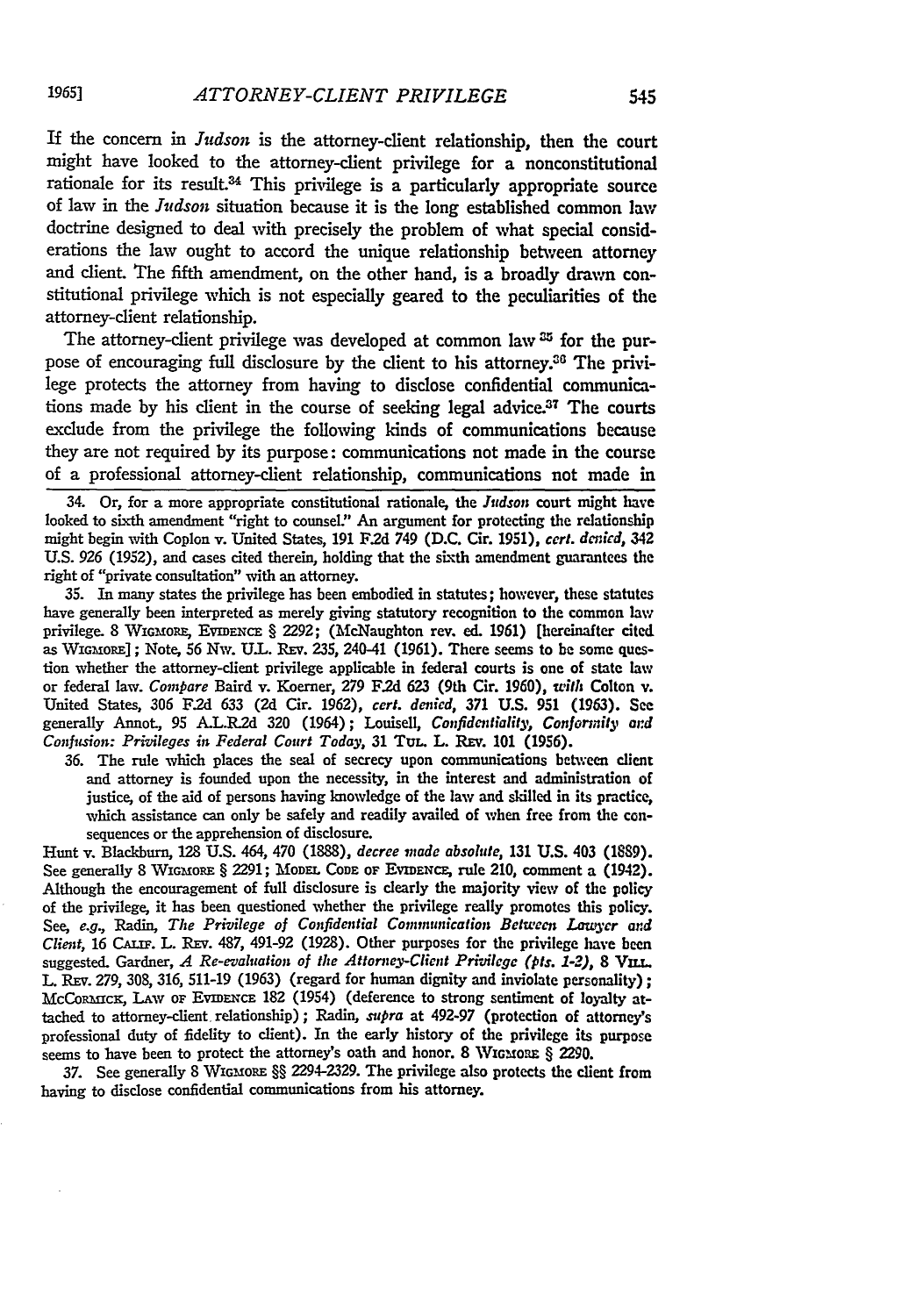confidence, and communications not from the client, but rather from some third party.88

The attorney-client privilege was considered by the *Judson* and *Bouschor* courts, but it was denied in both cases.<sup>39</sup> The reason for the denial of the privilege was that the information communicated was contained in documents. Indeed, in most of the recent cases in which the issue of whether an attorney can invoke his client's fifth amendment privilege has been reached by denying (or not considering) the attorney-client privilege, documentary information has been involved.<sup>40</sup> If the clients in these cases had orally communicated selfincriminating information to the attorney, there would have been no doubt that the attorney could withhold that information. The fact that the information was of an incriminating nature would never have been relevant because the attorney-client privilege affords automatic protection for all information orally communicated in confidence.

The barrier to the application of the attorney-client privilege in cases involving documents has been an exception to the privilege known as the "preexisting document" rule.<sup>41</sup> This rule excludes from the privilege documents created prior to the attorney-client relationship or documents created during that relationship but not intended to be confidential communications. The basis of this exception is the fear that if documents could be withheld by an attorney just as orally-communicated information can be, then, merely by handing his documents to his attorney, the client could shield any or all documents - even those which were not protected by any privilege while in his own hands.<sup>42</sup> The fear that the attorney could become an unwarranted repository for documents is rooted in the assumption that any document once transmitted under protection of the attorney-client privilege would thereafter be immune from compulsory production.<sup>43</sup> On the other hand, a fact once communicated orally would still be compellable. If a fact is communicated orally by a client to his attorney it continues to be accessible to examination. Although neither attorney nor client may be questioned regarding the privileged communication per se, the client may always be questioned on the facts behind

**39.** See note *6 supra.*

40. Cases cited note **13** *supra,* except Sears Roebuck & Co. v. American Plumbing & Supply Co., 19 F.R.D. 334 (E.D. Wis. 1956) ; and United States v. Goldfarb, 328 **F.2d 280** (6th Cir.), *cert. denied,* 377 U.S. 976 (1964).

41. See generally **8 WIGMORE** § 2307; 58 **Am.** Ju. *Witnesses §* **501** (1948).

42. *Ibid.*

43. That this assumption is embodied in the pre-existing document rule is clear enough. The reason behind the assumption, however, is never stated, The reason developed hereafter in the text seems the most plausible. One alternative reason, however, might **be** a belief that a document could not be compelled from the client after transfer simply because he would no longer have it. But this ignores the fact that the client, as principal, could be forced to order return of the document from his attorney, as agent,

**<sup>38.</sup>** Hickman v. Taylor, **329 U.S.** 495, **508** (1947); **8** WiGmoRz § 2317(2); United States v. United Shoe Mach. Corp., **89** F. Supp. 357, **358 (D.** Mass. 1950) **;** MoDEL **CoDne** OF **EVIDENcE** rule 210 (1942).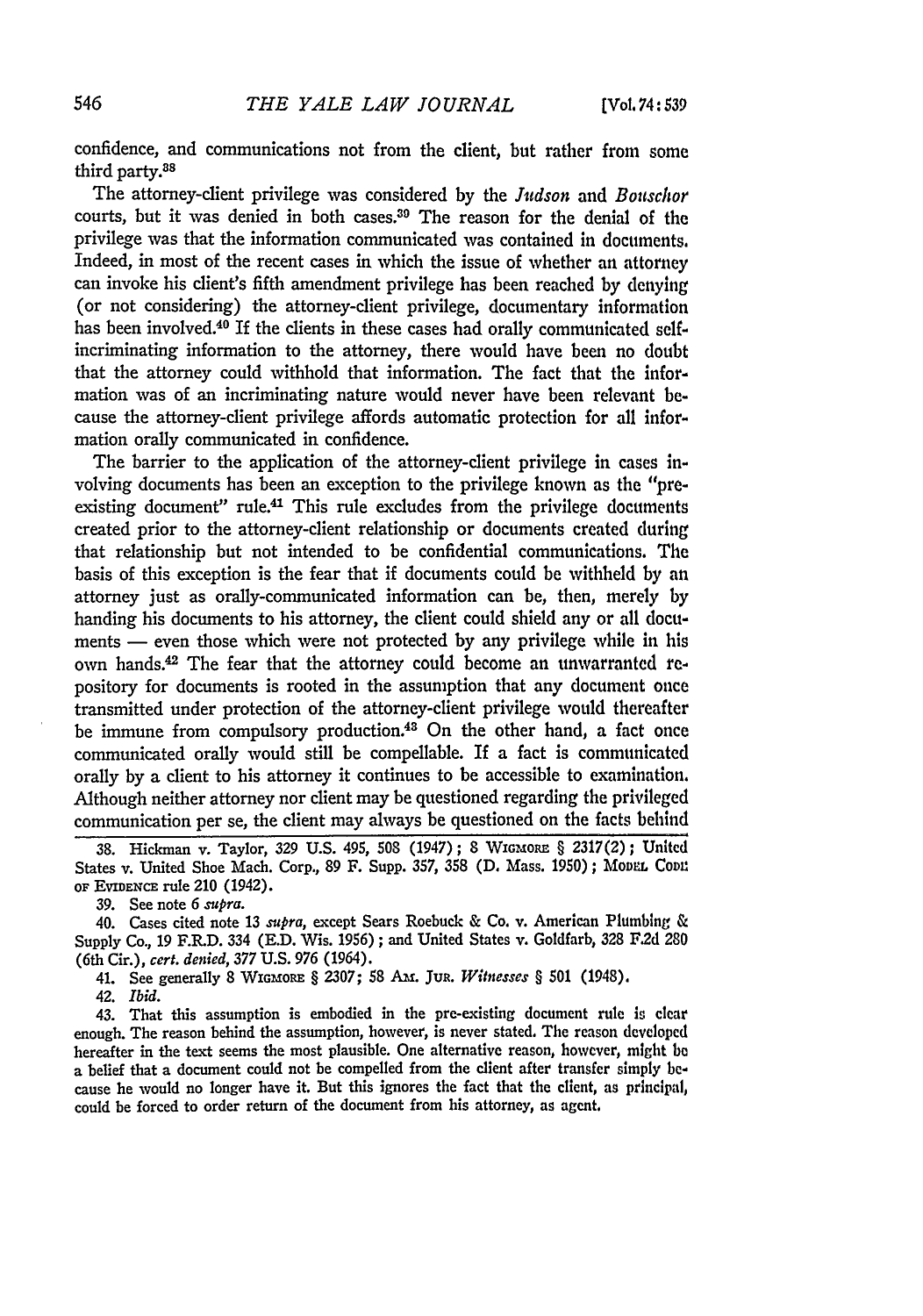the communication.<sup>44</sup> For example, the client may not be asked the question: "What did you tell your attorney about the amount claimed as a business expense?" But he may be asked the question: "Did you spend the amount claimed as a business expense for meals or for travel?" On the other hand, if a document is transferred from client to attorney, the document itself is the communication. Consequently, were the attorney-client privilege applicable, production of the document could not be compelled although the client might be questioned on the facts within it. Since the data contained in the document would likely be extensive and complicated, examination of the client would be infeasible. For example, questioning the client about the contents of a detailed contract or about financial records covering several years would be theoretically possible, but in practice such questioning would be of little value; the document itself would have to be available for its factual contents to be ascertained.

The refusal in *Judson and Bouschor* to honor the claim of attorney-client privilege was the result of a mechanical application of the pre-existing document exception <sup>45</sup> without a considered analysis of the policy of that exception. *Judson,* for example, disposed of the attorney-client privilege **by** relying on the familiar and facile formulation of the pre-existing document rule that a transfer of documents cannot be a communication 40 The genesis of this forniulation of the exception is traceable probably to a desire to frame the exception in terms of the doctrinal language of the privilege, which grants protection to all confidential communications. But the conclusionary language of the courts notwithstanding, the transfer of a pre-existing document is no less a communication than the verbal rendition of facts which took place five years earlier at a time when their legal consequences were not contemplated. To deny that a pre-existing document can be a communication is arbitrarily to deny protection to a great deal of important information which can be adequately expressed and retained only in documents.

Because of their lack of analysis, both *Judson and Bouschor* drew the preexisting document exception more broadly than its policy warrants. The danger that application of the attorney-client privilege to documents might allow the attorney to be used as a repository does not lead inescapably to the conclusion that all pre-existing documents are outside the scope of the privilege. If a client possesses a document privileged while in his own hands **-** privileged by virtue of the fifth amendment, by the physician-patient privilege, or **by** any other privilege operational within the jurisdiction - no additional protection would result from allowing the attorney to withhold this document

44. If the client could be questioned regarding the communication itself, the entire attorney-client privilege would be emasculated; if the client could not be questioned on the facts behind the communication, all parties to both civil and criminal litigation could immunize themselves from ever being compelled to testify about anything simply **by rect**ing all relevant facts to their attorneys.

45. **316** F.2d at 457; **322** F.2d at 463.

46. For other instances of this formulation of the pre-existing document rule, see *In* re Blumenberg, **191** F. Supp. 904, **905 (S.D.N.Y. 1960) ;** Grant v. United States, **227 U.S.** 74, **79 (1913) ;** United States v. Willis, 145 F. Supp. **365, 363** (ALD. Ga. **1955).**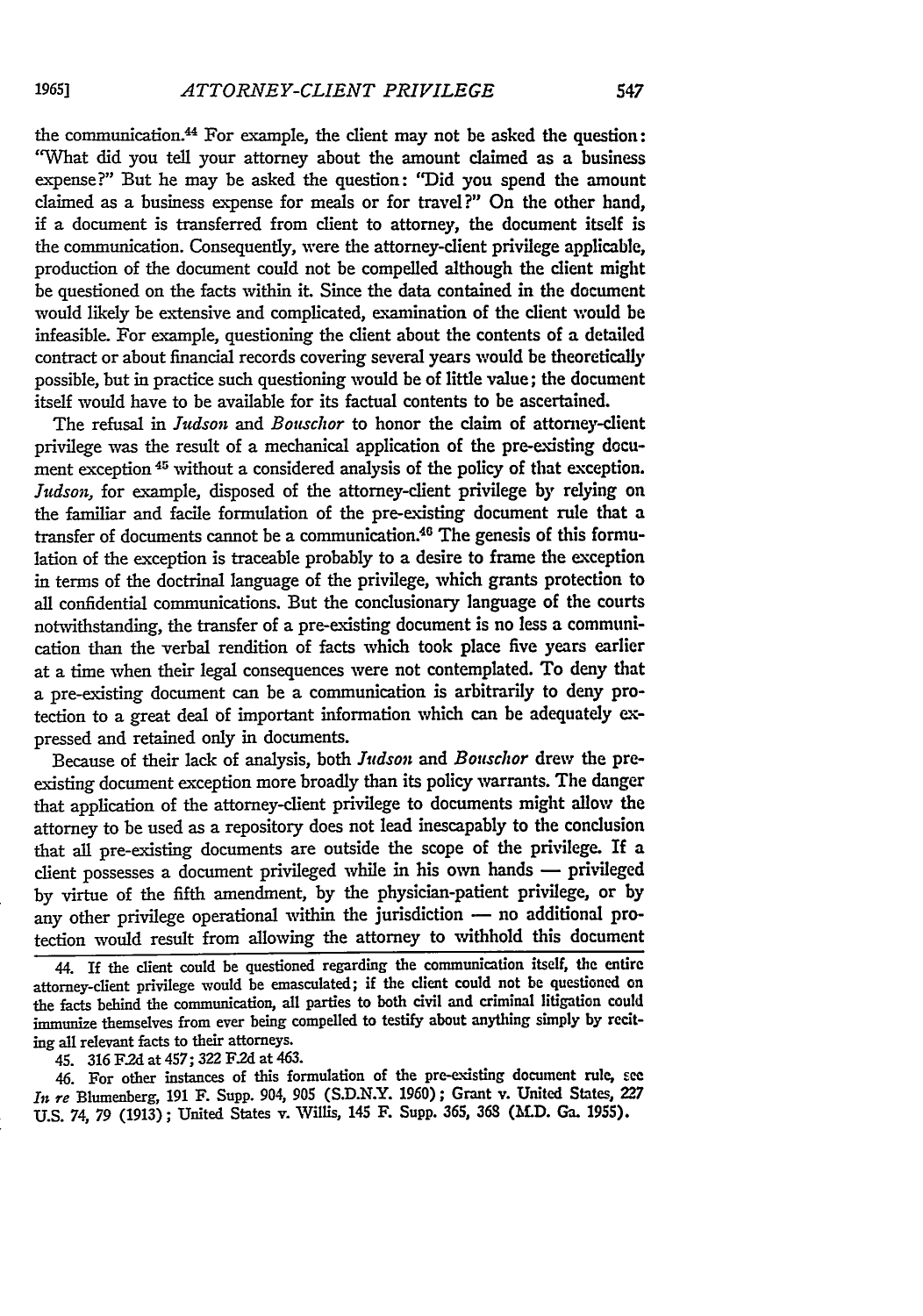because the client himself could withhold it. There is no possibility that transfer to the attorney could create a haven for the document, and the evil sought to be prevented by the pre-existing document rule is not present. Just as important, the invocation of a broad exception encompassing documents privileged when in the client's hands contradicts the very purpose of the attorneyclient privilege - the encouragement of full disclosure between attorney and client. Application of the exception to documents privileged in the client's possession may again force the client to choose between denying the attorney full access to relevant documents and preserving intact their privileged status; whereas applying the pre-existing document exception to only those documents which are not subject to a prior privilege would not discourage disclosure because the client himself would have to produce them on demand. In sum the rationale of the documentary exception to the attorney-client privilege dictates that the client's prior privileges be preserved, but not augmented, in communication with his attorney.

If the pre-existing document exception is limited to papers not subject to a prior privilege in the hands of the client, the rule will not afford documents greater protection from examination than is now given to oral communications, Although a client may be examined on facts verbally communicated to his attorney, **he** will always be able to invoke any personal privilege which is applicable to the facts in question. For example, when a client, sued on a promissory note, has told his attorney that he paid the debt with a forged check, not only is the communication itself privileged but he may refuse also to answer questions relating to his purported payment to the extent that he can claim his privilege against self-incrimination. Granting the protection of the attorneyclient privilege to those transmitted documents which were the subject of **a** prior privilege will, therefore, only result in a parity of treatment between written and oral communications. In each case the facts privileged before communication will remain inviolate, while those not subject to a prior privilege will have to be disclosed  $-$  either because the document remains within the pre-existing document rule or because the client may be questioned directly on those facts.

Nor does the sparse case law in this area preclude the view that documents subject to a prior privilege should be protected **by** the attorney-client privilege after their transmission to counsel. The *Bouscher* decision cited a number of cases 47 to support its denial of the attorney-client privilege; but although some contained sweeping dicta to the effect that all pre-existing documents are outside the privilege because they are not communications, in all but one <sup>48</sup>

48. Application of House, *supra* note 47. There is one other recent case, not cited **by** *Bouschor,* which did apply the pre-existing document rule in the face of a valid prior

<sup>47.</sup> Application of House, 144 F. Supp. **95 (N.D.** Cal. **1956);** Brown v. St. Paul Ry., 241 Minn. 15, 62 N.W.2d 688 (1954); *In re* Colton, 201 **F.** Supp. 13 (S.D.N.Y. 1961), *ard sub nom.* Colton v. United States, **306** F.2d **633 (2d** Cir. 1962), *cert. denied, 371* **U.S. 951** (1963) (also cited in *Judson,* **322 F.2d** at 463) ; Falsone v. United States, **205 F.2d** 734 (5th Cir.), *cert. denied,* 346 **U.S.** 864 **(1953);** Grant v. United States, 227 U.S. 74 (1913).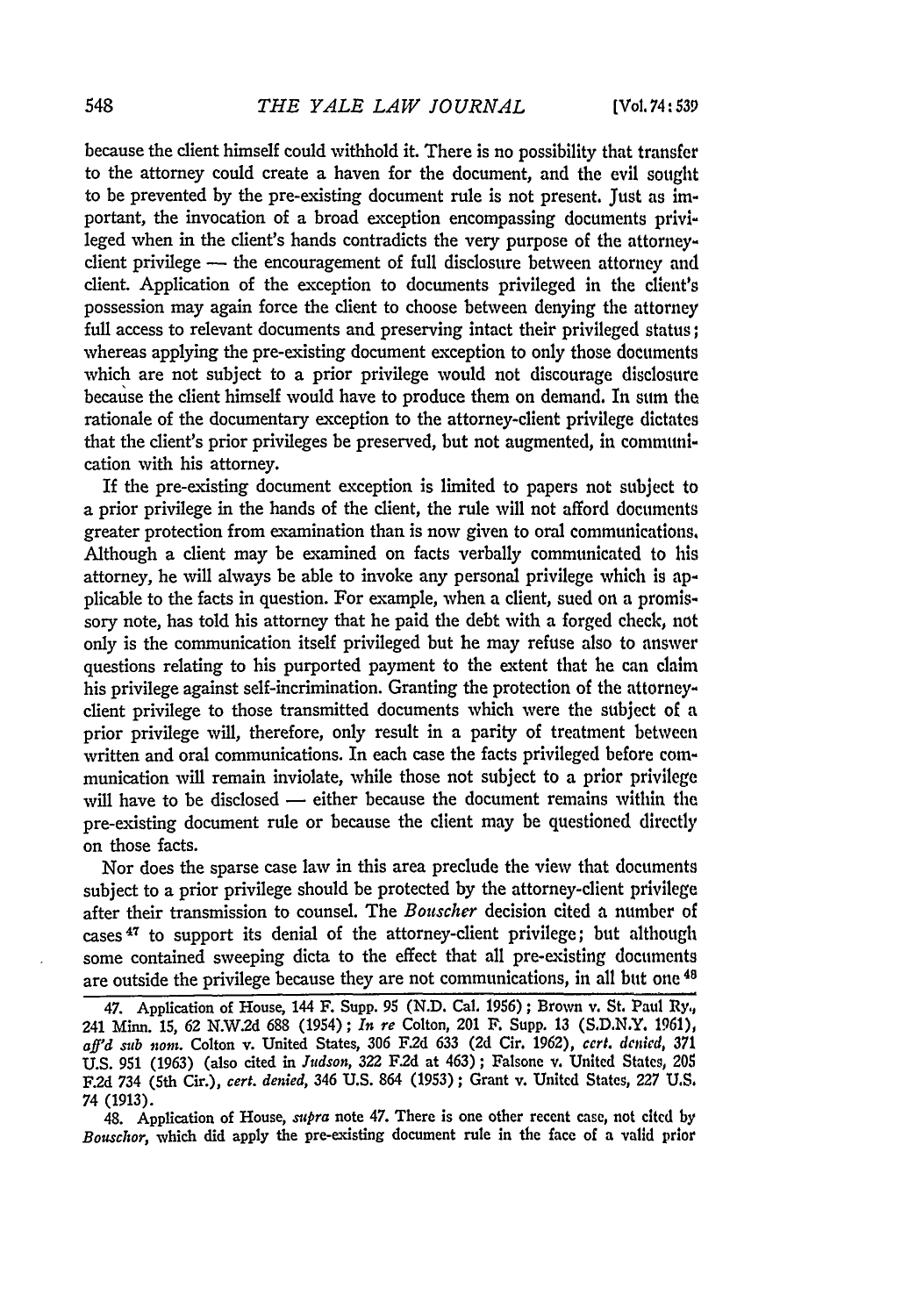of the cited cases no valid prior privilege existed.<sup>49</sup> And the one case that did apply the pre-existing document rule in the face of the valid prior privilege gave no reasons and cited no authority for its derision. 0 Moreover, *Bouschcr* ignored the frequent dicta in these and other cases indicating that, if the client had possessed a valid privilege prior to the transmission, then the attorney could have withheld the documents.<sup>51</sup>

In addition to applying the pre-existing document rule, the *Judson* and *Bouscher* courts stated or implied that other defects existed which were fatal to the claim of attorney-client privilege. Two of these defects were failures to meet remaining requirements of the attorney-client privilege  $-$  *i.e.*, that the communication be "from the client" and "confidential."<sup>52</sup> These require-

privilege. *In re* Blumenberg, 191 F. Supp. 904 (S.D.N.Y. 1960). But *Blumenberg* merely stated the pre-existing document rule and cited three cases **-** none of which involved a valid claim of a prior privilege. 191 F. Supp. at 905.

In United States v. *Willis,* 145 F. Supp. **365 (MNLD.** Ga. 1955), where the pre-existing document rule was applied, the client's claim of prior privilege was invalid. *Id.* at **36S-69.** In *In re* Brumbaugh, **62-2** U.S. Tax Cas. *1* **9521** (S.D. Cal. 1962), the client's claim of prior privilege may have been valid, but the denial of the attorney-client privilege was based, not on the pre-existing document rule, but on a lack of requisite confidentiaity. *Id.* at **85, 183.** (The attorney was to negotiate the documents in commerce after receiving them. See text at note **58** *infra.)*

49. In particular, there was no valid prior privilege in the oft-cited Supreme Court case of Grant v. United States, 227 U.S. 74 (1913); the client's claim of prior privilege was denied. *Id.* at **80.**

**50.** [T]he documents at any time involved were either disclosed to the accountant or produced by [him] ... *prior* to their delivery to counsel. Under such circumstances, it is obvious that no privilege can subsequently arise.

Application of House, 144 F. Supp. at **97-98.**

51. See, *e.g.,* Colton v. United States, **306 F.2d 633,** 639 **(2d** Cir. 1962), *cert. denied,* **371** U.S. **951** (1963) **;** Brown v. St. Paul Ry., 241 Minn. **15, 33,** 62 **N.NV.2d 683** (1954).

Most of these cases (cited in notes 47 and 48 *slpra)* have paraphrased or cited **8** WIGmORE § 2307 (or its counterpart in earlier editions). %Vigmore's position is that *all* pre-existing documents are outside the attorney-client privilege **-** that to compel production of such a document is not to compel the disclosure of a communication. The argument has been made in the text that this ban on documents should be limited to those documents not subject to a prior privilege in the hands of the client and that the attorney-client privilege should include those documents which were subject to a prior privilege. At first blush, Wigmore (and the cases following him) seem to come to the same result because he does allow the attorney to withhold any documents his client could withhold. However, Wigmore's reason for allowing the attorney to withhold is not that the attorney-client privilege warrants protection, but rather that the client's prior privilege continues to operate through the attorney as his agent.

The attorney is but the agent of the client to hold the deed. If the client is compellable to give up possession, then the attorney is; if the client is not, then the attorney is not. It is merely a question of possession, and *the attorney is in this respect like any other agent...* [T]he doctrine of agency is ample to justify the result.

**8 WmoMRE** § **2307,** at **591** (emphasis added).

This theory does not square with *Hale,* raises the *Judson* constitutional problem all over again, and should be rejected.

52. See text accompanying note **38** *supra.*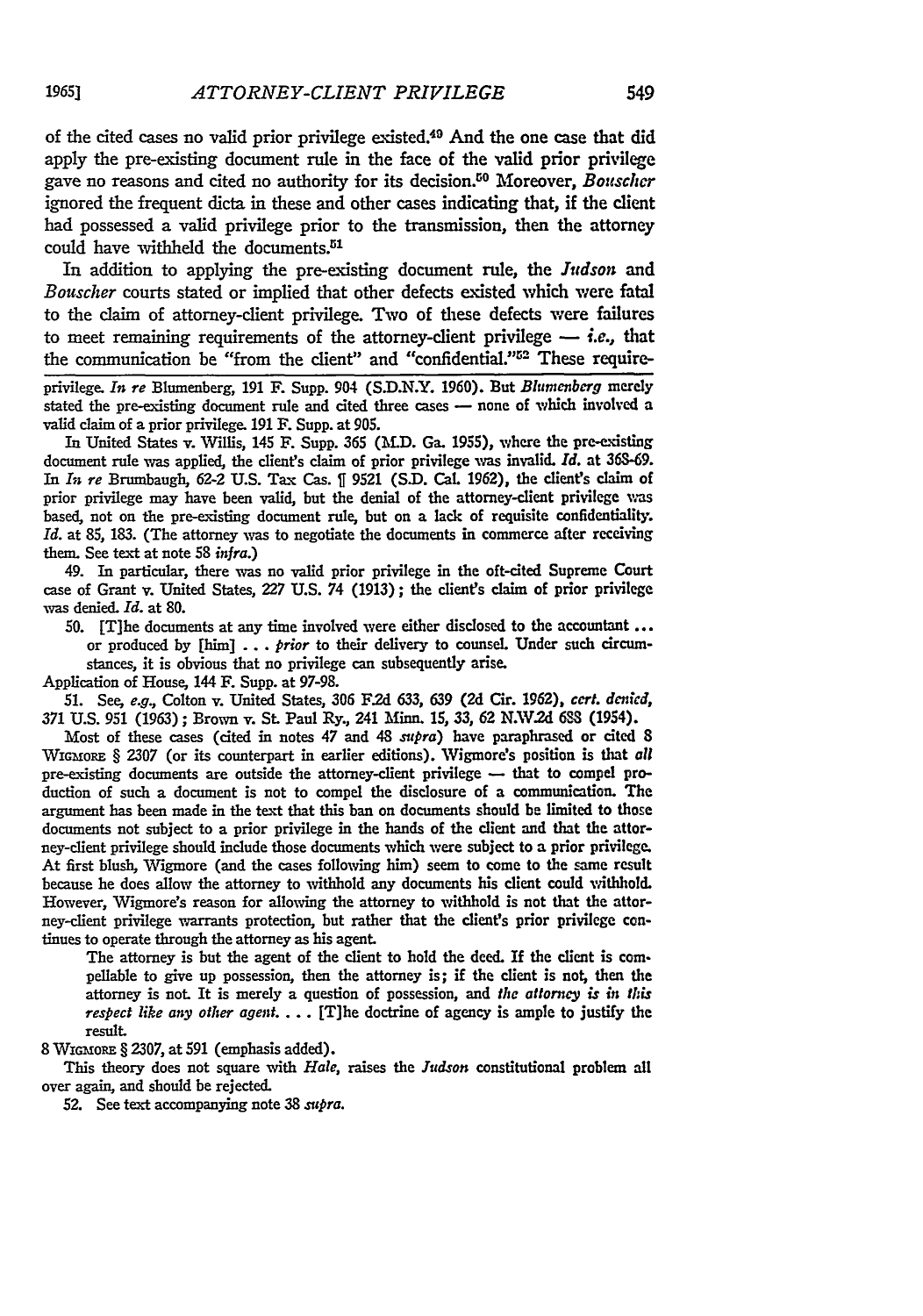ments were developed at common law for oral communications; no corresponding requirements were developed for documents because they were generally excluded from the privilege **by** the pre-existing document rule. If preexisting documents subject to a prior privilege are to be treated on a parity with oral communications, they, of course, must meet the requirements of the attorney-client privilege. Requirements for these documents should, therefore, be developed by employing analogies to oral communications.

The Eighth Circuit found a significant defect in the fact that "the papers were prepared by the accountants and not by the taxpayer."<sup>53</sup> This statement seems to suggest that information communicated by document must originate with the client. But clearly a client may orally communicate to his attorney information gleaned from many sources and the privilege will cover it **all;** protection is not limited to the client's original bursts of insight. The court may have been making an argument that the communication was not "from the client" because the documents were actually sent to the attorney by the accountant; but such an argument fails to consider that these documents had been first prepared and then sent to the attorney at the client's order.<sup>54</sup> By analogy to oral communications, these documents should nevertheless be privileged because the majority rule for oral communications is that communications from the client's agents are within the privilege.<sup>55</sup>

Moreover, the courts in both *Judson* and *Bouscher* thought the documents in question failed to meet the requirement of confidentiality. In order for an oral communication to be privileged, it must be intended to be confidential.<sup>60</sup> Over the years certain factual patterns surrounding oral communications have come to be regarded as conclusive evidence that the communication was not intended to be confidential. Thus courts have found a communication was not intended to be confidential if there was present at the communication a third person who was not an agent of either attorney or client.<sup>57</sup> And the required confidentiality is lacking if the client communicates to the attorney information which **by** its very nature, or **by** instruction of the client, must be passed on to third parties or to public officials.<sup> $58$ </sup> It is important to note, however, that these factual situations, which are regarded as conclusive evidence that confidentiality was not intended, relate to circumstances existent at the time and place of communication and not to the prior history of the communicated matter. The relevant intention is that of the attorney and client at the time of the communication between them. The oral information a client gives his attorney in confidence is privileged even if the client received his

55. See generally 8 WIGMoRE § 2317(1), especially cases cited at 618-19 n.4; Annot., 139 A.L.R. 1250 (1942), and cases cited therein.

58. United States v. McDonald, **313 F.2d** 832, 835 **(2d** Cir. 1963); Colton v. United States, 306 F.2d 633, 638 **(2d** Cir. 1962), *cert. denied,* 371 U.S. 951 (1963) **;** United States v. United Shoe Mach. Corp., 89 F. Supp. 357, 361 **(D.** Mass. 1950).

*<sup>53.</sup> 316* **F2d** at 456.

*<sup>54.</sup> Id.* at 453.

**<sup>56.</sup>** See 8 **WIGMORE** § 2311.

<sup>57.</sup> See cases cited in 8 **WIGMORE** § 2311 n.6.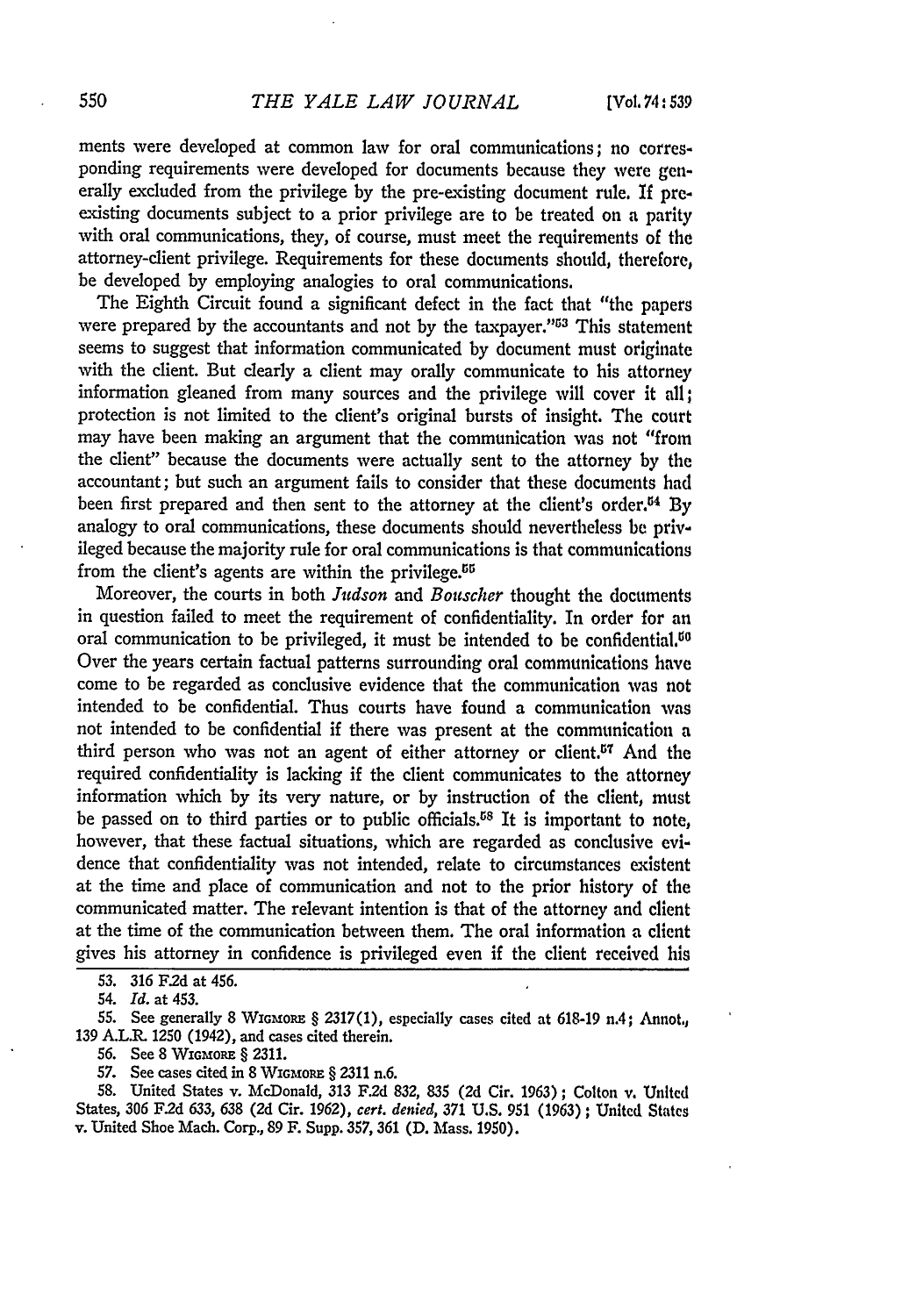information from some third party who did not intend it to be confidential or if the client had previously told the information to another party. By analogy, if the transmission of a document is made to an attorney with the intention that he not reveal its contents or transmit it to a third party, that communication should be regarded as made in sufficient confidence to satisfy the attorneyclient privilege even though the document may not have been intended as confidential when received by the client or may have been viewed previously by third parties. For this reason, *Bouschor's* finding that the documents had been previously viewed by third parties **69** would usually be irrelevant to a claim of attorney-client privilege.6 <sup>0</sup>*Judson's* statements that the documents were "negotiable instruments in commerce" and "never confidential from the time of their creation"<sup>61</sup> - presumably meant to imply that the writings were viewed by many third parties - seem equally off the mark.

**A** final defect found in *Bomscher* was that the client did not own the documents in question.62 Since the pre-existing document rule has excluded most documents from the privilege, the question of the legal rights a client must have in a document has not been faced **by** the courts. It seems obvious that the client must have had legal possession of the document transferred to the attorney; otherwise the attorney would be forced to argue the anomaly that the attorney-client privilege protects illegally obtained documents. But the *Bouscher* case went further:

Clearly if the work papers were the property of the accountants in the sense that they were owned **by** them and not **by** the taxpayer or Bouscher [the attorney], no claim of [attorney-client] privilege could prevail. $\mathfrak{G}$ 

This statement can be read to mean that assertion of the attorney-client privilege is possible only when absolute ownership of the document has been established in either the client or the attorney. The court did not attempt to justify such a requirement and no reason for it seems to exist. Certainly this

**59. 316 F.2d** at 456.

**60.** An argument might be made that confidentiality is nevertheless lacking in the particular *Bouschor* facts because the third parties who previously viewed the documents were actually IRS agents **-** the very persons from whom the attorney later sought to withhold the documents. But there seems to be no reason why a client could not change his mind. It is quite possible that he might once show his documents to IRS agents and later *(e.g,* after having learned of a tax evasion investigation) decide he did not want the agents to see the documents and, while of that mind, transmit the documents to his attorney. Also, **if** an argument against confidentiality is based on a theory that the parties from whom the documents are being withheld have already seen then, that same argument would probably entail a conclusion that any fifth amendment privilege with respect to the documents had also been waived **by** submitting the documents for the first inspection. There are fifth amendment cases pointing in the direction that such inspection (if in the same proceeding) would constitute waiver. Grant v. United States, **291 F.2d 227** (2d Cir. **1961),** *vacated on other grounds,* **369 U.S.** 401 **(1962);** Nicola v. United States, **72 F2d 780 (3d** Cir. 1934) ; Glotzbach v. Klavans, **196** F. Supp. **685 (E.D.** Va. **1961) ;** Hanson v. United States, **186 F.2d 61** (8th Cir. 1950).

**61. 322 F2d** at 463.

**62. 316 F.2d** at 456.

**63.** *Ibid.*